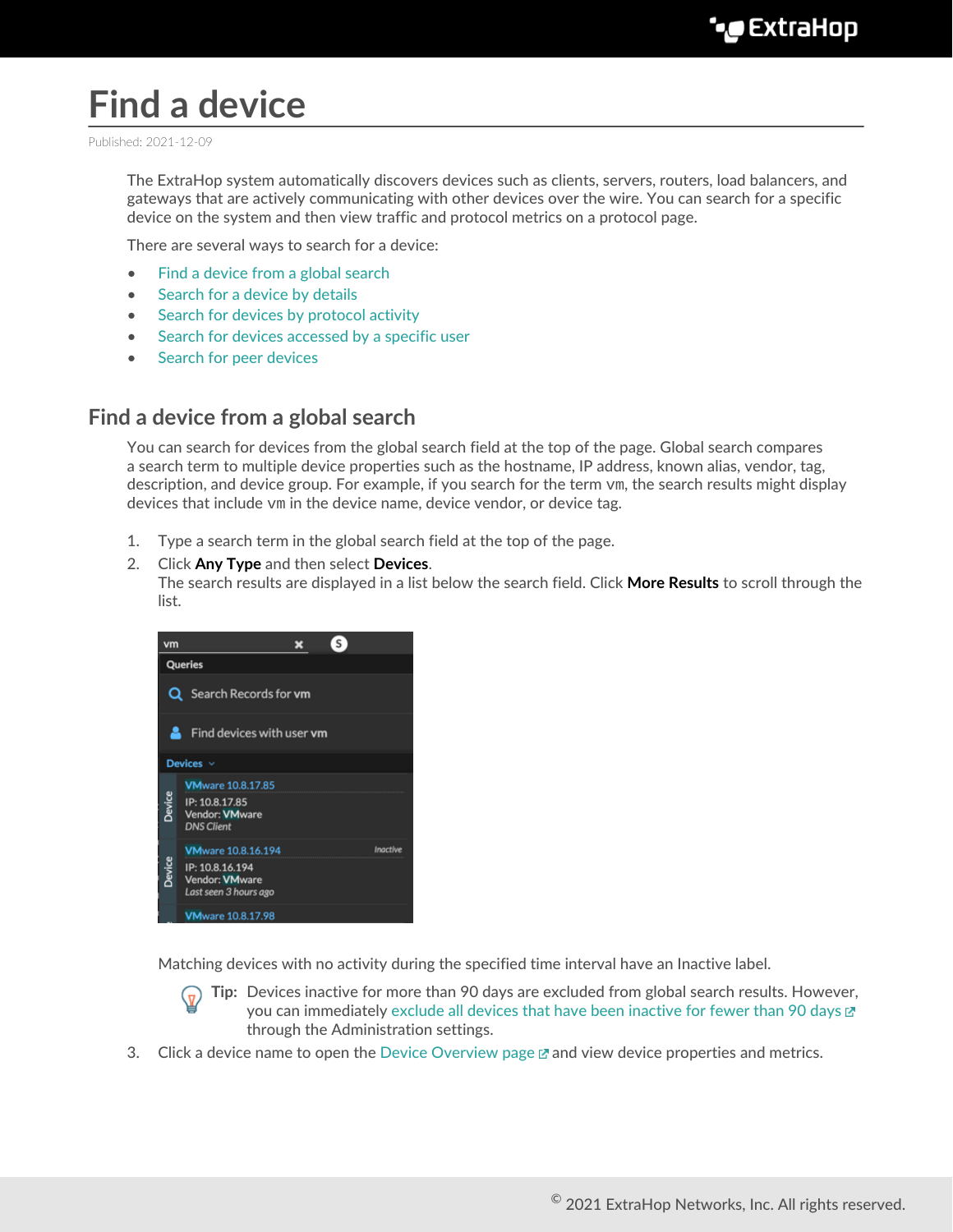## <span id="page-1-0"></span>**Search for a device by details**

You can search for devices by information observed over the wire, such as IP address, MAC address, hostname, or protocol activity. You can also search for devices by customized information such as device tags.

The trifield search filter enables you to search by multiple categories at once. For example, you can add filters for device name, IP address, and role to view results for devices that match all of the specified criteria.

- 1. Log in to the ExtraHop system through https://<extrahop-hostname-or-IP-address>.
- 2. At the top of the page, click **Assets**.
- 3. Click **Devices** in the left pane, and then click the **Active Devices** chart.

| 4. | In the trifield filter, click <b>Name</b> and select one of the following categories: |                                                                                                                                                                                                                                                         |  |  |  |  |  |
|----|---------------------------------------------------------------------------------------|---------------------------------------------------------------------------------------------------------------------------------------------------------------------------------------------------------------------------------------------------------|--|--|--|--|--|
|    | Option                                                                                | <b>Description</b>                                                                                                                                                                                                                                      |  |  |  |  |  |
|    | <b>Name</b>                                                                           | Filters devices by the discovered device name.<br>For example, a discovered device name can<br>include the IP address or hostname.                                                                                                                      |  |  |  |  |  |
|    | <b>MAC Address</b>                                                                    | Filters devices by the device MAC address.                                                                                                                                                                                                              |  |  |  |  |  |
|    | <b>IP Address</b>                                                                     | Filters devices by IP address in IPv4, IPv6, or<br><b>CIDR</b> block formats.                                                                                                                                                                           |  |  |  |  |  |
|    | <b>Site</b>                                                                           | Filters devices associated with a connected site.                                                                                                                                                                                                       |  |  |  |  |  |
|    |                                                                                       | Command appliances and Reveal(x) 360 only.                                                                                                                                                                                                              |  |  |  |  |  |
|    | <b>Discovery Time</b>                                                                 | Filters devices automatically discovered by<br>the ExtraHop system within the specified time<br>interval. For more information, see Create a<br>device group based on discovery time E.                                                                 |  |  |  |  |  |
|    | Model                                                                                 | Filters devices by make and model name. The<br>following tips can help you find the device model<br>you want:                                                                                                                                           |  |  |  |  |  |
|    |                                                                                       | Select the exact match operator $(=)$ to view a<br>drop-down list of existing models and model<br>sets.<br>Select the exact match operator $(=)$ and then<br>$\bullet$<br>select Custom Models to filter all devices<br>assigned to a custom model set. |  |  |  |  |  |
|    | <b>Activity</b>                                                                       | Filters devices by protocol activity associated<br>with the device. For example, selecting HTTP<br>Server returns devices with HTTP server metrics,<br>and any other device with a device role set to<br><b>HTTP Server.</b>                            |  |  |  |  |  |
|    | <b>Cloud Account</b>                                                                  | Filters devices by the cloud service account<br>associated with the device.                                                                                                                                                                             |  |  |  |  |  |
|    | <b>Cloud Instance ID</b>                                                              | Filters devices by the cloud instance ID associated<br>with the device.                                                                                                                                                                                 |  |  |  |  |  |
|    | <b>Cloud Instance Type</b>                                                            | Filters devices by the cloud instance type<br>associated with the device.                                                                                                                                                                               |  |  |  |  |  |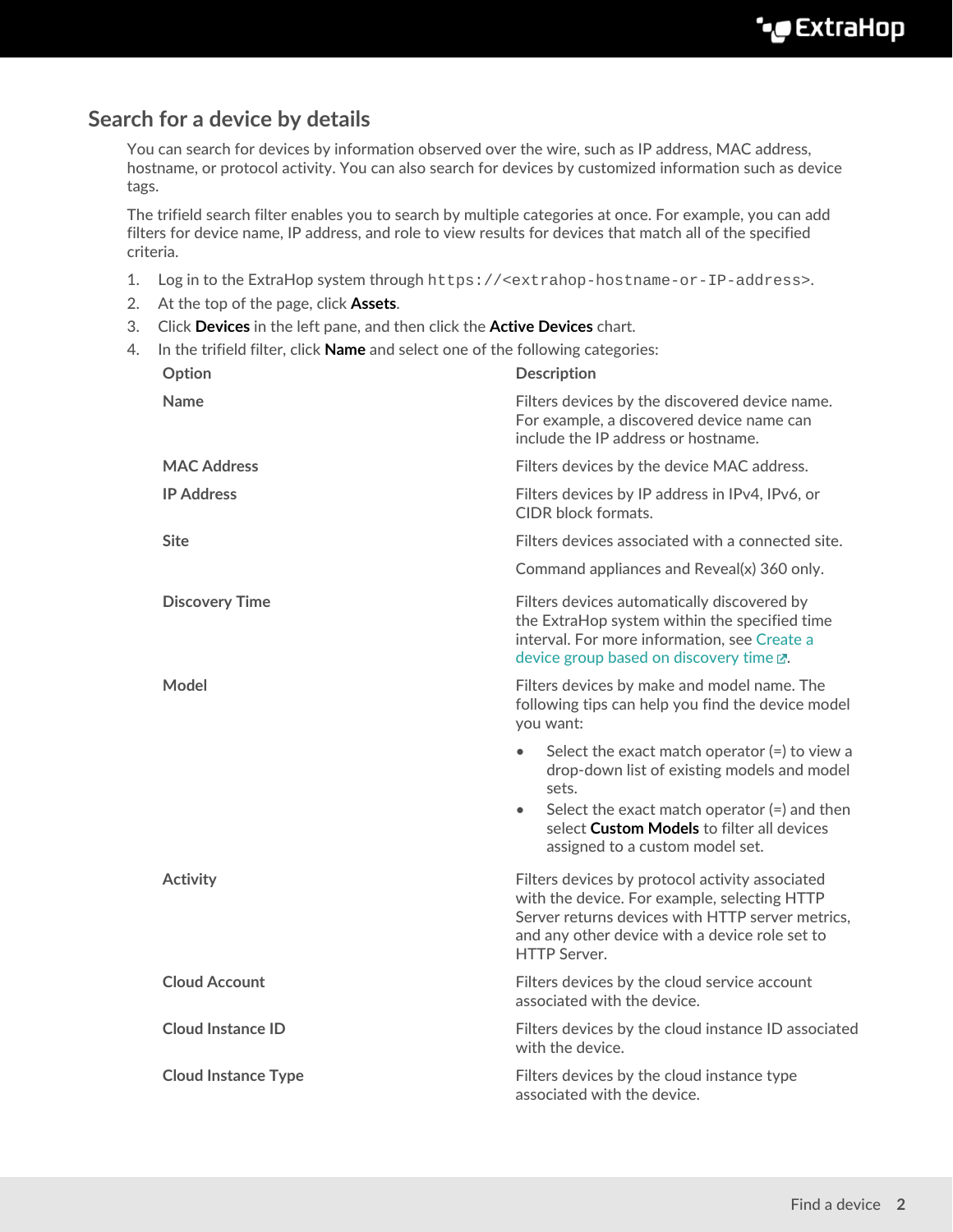# ExtraHop ہے-

|    | Option                       | <b>Description</b>                                                                                                                                                                     |
|----|------------------------------|----------------------------------------------------------------------------------------------------------------------------------------------------------------------------------------|
|    | <b>High Value</b>            | Filters devices that are considered high value<br>because they provide authentication services,<br>support essential services on your network, or are<br>user-specified as high value. |
|    | <b>Currently Active</b>      | Filters devices by activity observed on a device in<br>the last 30 minutes.                                                                                                            |
|    | Role                         | Filters devices by the assigned device role, such<br>as gateway, firewall, load balancer, and DNS<br>Server.                                                                           |
|    | Software                     | Filters devices by operating system software<br>detected on the device.                                                                                                                |
|    | Subnet                       | Filters devices by the subnet associated with the<br>device.                                                                                                                           |
|    | Tag                          | Filters devices by user-defined device tags.                                                                                                                                           |
|    | Vendor                       | Filters devices by the device vendor name, as<br>determined by the Organizationally Unique<br>Identifier (OUI) lookup.                                                                 |
|    | <b>Virtual Private Cloud</b> | Filters devices by the VPC associated with the<br>device.                                                                                                                              |
|    | <b>VLAN</b>                  | Filters devices by the device VLAN tag. VLAN<br>information is extracted from VLAN tags, if the<br>traffic mirroring process preserves them on the<br>mirror port.                     |
|    |                              | Only available if the devices_accross_vlans<br>setting is set to False in the Running Config file.                                                                                     |
|    | <b>CDP Name</b>              | Filters devices by the CDP name assigned to the<br>device.                                                                                                                             |
|    | <b>Cloud Instance Name</b>   | Filters devices by the cloud instance name<br>assigned to the device.                                                                                                                  |
|    | <b>Custom Name</b>           | Filters devices by the custom name assigned to<br>the device.                                                                                                                          |
|    | <b>DHCP Name</b>             | Filters devices by the DHCP name assigned to the<br>device.                                                                                                                            |
|    | <b>DNS Name</b>              | Filters devices by any DNS name assigned to the<br>device.                                                                                                                             |
|    | <b>NetBIOS Name</b>          | Filters devices by the NetBIOS name assigned to<br>the device.                                                                                                                         |
| 5. | Option                       | Select one of the following operators; the operators available are determined by the selected category:<br><b>Description</b>                                                          |
|    | =                            | Filters devices that are an exact match of the                                                                                                                                         |
|    |                              | search field for the selected category.                                                                                                                                                |
|    | ≠                            | Filters devices that do not exactly match the<br>search field.                                                                                                                         |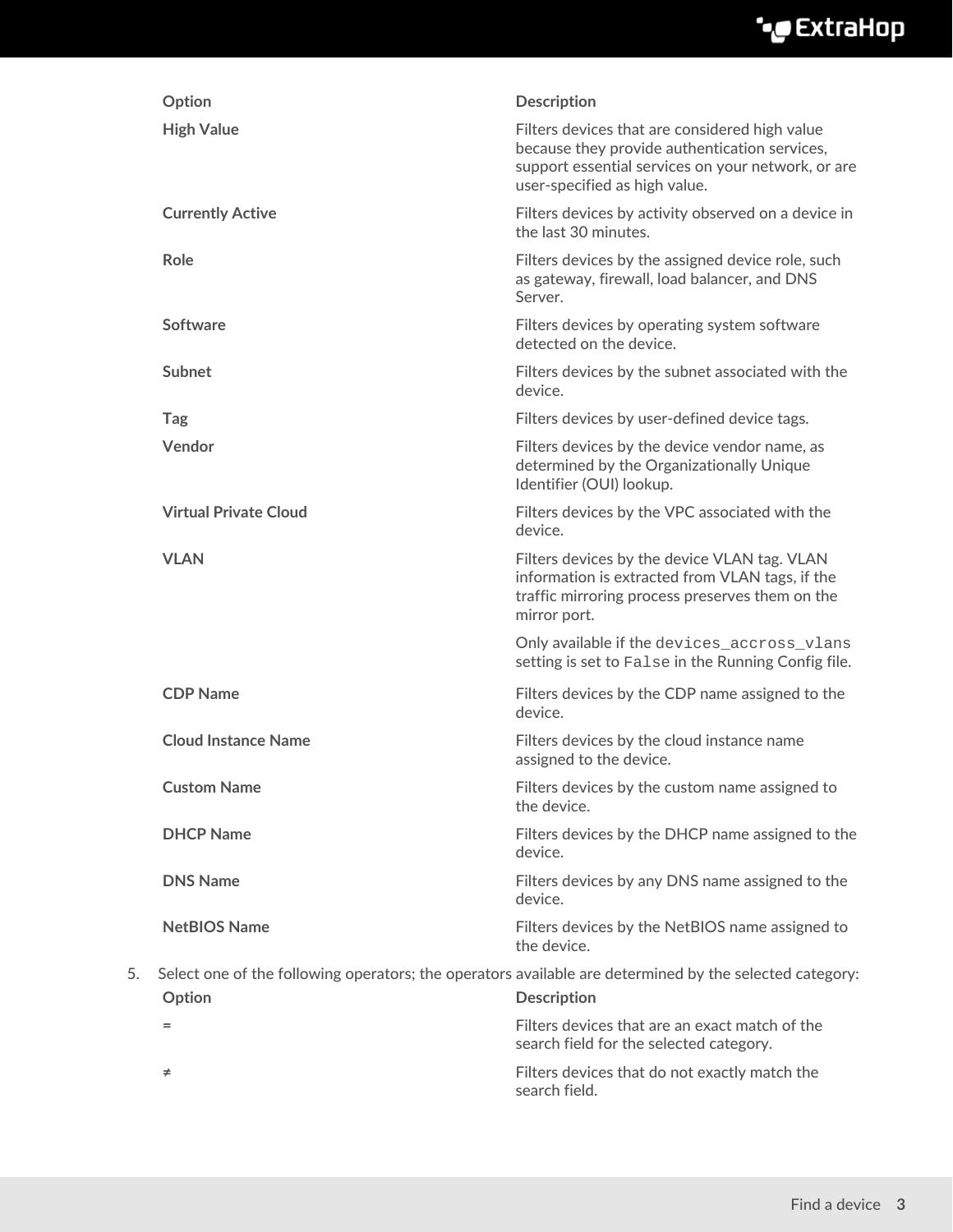# •e ExtraHop

| Option         | <b>Description</b>                                                                          |
|----------------|---------------------------------------------------------------------------------------------|
|                | Filters devices that include the value of the search<br>field for the selected category.    |
| $\approx$ /    | Filters devices that exclude the value of the<br>search field for the selected category.    |
| starts with    | Filters devices that start with the value of the<br>search field for the selected category. |
| exists         | Filters devices that have a value for the selected<br>category.                             |
| does not exist | Filters devices that do not have a value for the<br>selected category.                      |

6. In the search field, type the string to be matched, or select a value from the drop-down list. The input type is based on the selected category.

For example, if you want to find devices based on Name, type the string to be matched in the search field. If you want to find devices based on Role, select from the drop-down list of roles.



**Tip:** Depending on the selected category, you can click the Regex icon in the text field to enable matching by regular expression.

| <b>Name</b> |  |                   |                         |  |
|-------------|--|-------------------|-------------------------|--|
|             |  | <b>ITTIL</b><br>Щ | Type regular expression |  |

#### 7. Click **Add Filter**.

The devices list is filtered to the specified criteria.

#### **Next steps**

- Click a device name to view device properties and metrics on the [Device Overview page](https://docs.extrahop.com/8.7/devices-overview/#device-overview-page)  $\mathbb{E}$ .
- **Click Create Dynamic Group** from the upper right corner to [create a dynamic device group](https://docs.extrahop.com/8.7/create-device-group/#create-a-dynamic-device-group) **F** based on the filter criteria.
- Click the command menu **E** and then select PDF or CSV to export the device list to a file.

### <span id="page-3-0"></span>**Search for devices by protocol activity**

The Devices page displays all protocols that are actively communicating on the ExtraHop system during the selected time interval. You can quickly locate a device that is associated with a protocol, or discover a decommissioned device that is still actively communicating over a protocol.

In the following example, we show you how to search for a web server within the group of HTTP servers.

- 1. Log in to the ExtraHop system through https://<extrahop-hostname-or-IP-address>.
- 2. At the top of the page, click **Assets**.
- 3. From the Devices by Protocol Activity chart, click the number of HTTP servers, as shown in the following figure.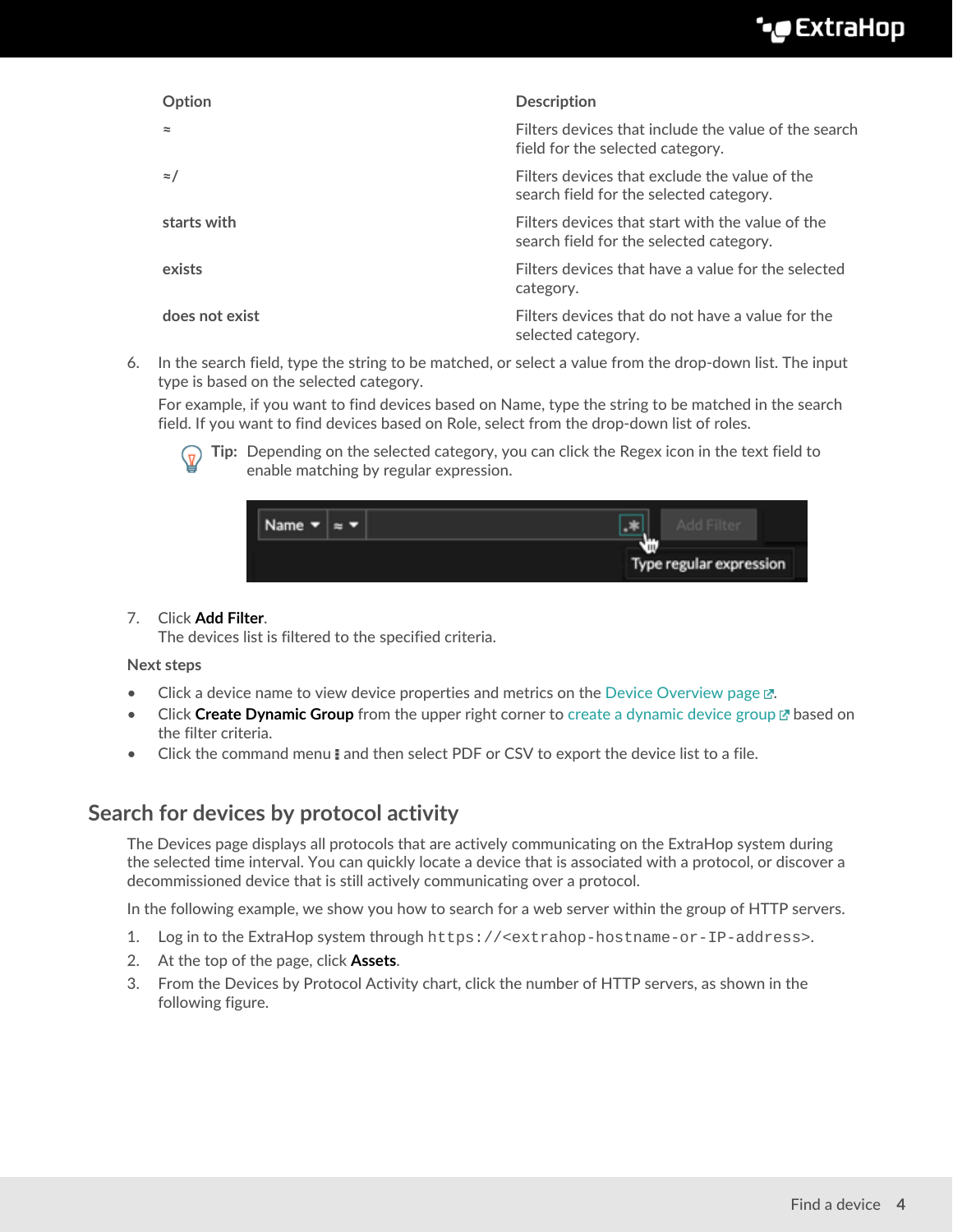# ExtraHop **@**

| ExtraHop Reveal(x)                        | Overview Dashboards Detections Alerts Assets Records Packets |             |             | Search                      | 0 |
|-------------------------------------------|--------------------------------------------------------------|-------------|-------------|-----------------------------|---|
| 山<br>Last 30 minutes $\blacktriangledown$ | Devices                                                      |             |             |                             |   |
| Devices<br><b>Device Groups</b>           | <b>Devices by Protocol Activity</b>                          |             |             |                             |   |
| <b>Users</b><br>Applications<br>Networks  | Protocol<br>AAA                                              | 2 servers   | 7 clients   | <b>Activity</b><br>Map<br>× |   |
|                                           | <b>CIFS</b>                                                  | 13 servers  | 77 clients  | ÷                           |   |
|                                           | <b>Database</b>                                              | 3 servers   | 5 clients   | ×                           |   |
|                                           | <b>DHCP</b>                                                  | 7 servers   | 106 clients | ×                           |   |
|                                           | <b>DNS</b>                                                   | 26 servers  | 818 clients | ×                           |   |
|                                           | <b>HTTP</b>                                                  | 110 servers | 146 clients | ×                           |   |
|                                           | <b>Kerberos</b>                                              | 4 servers   | 38 clients  | ×                           |   |
|                                           | <b>LDAP</b>                                                  | 13 servers  | 340 clients | ×                           |   |
|                                           | <b>MSRPC</b>                                                 | 6 servers   | 44 clients  | ÷                           |   |

**Note:** If you do not see the protocol you want, the ExtraHop system might not have observed Ē that type of protocol traffic over the wire during the specified time interval, or the protocol might require a module license. For more information, see the [I don't see the](https://docs.extrahop.com/8.7/license-faq) [protocol traffic I was expecting?](https://docs.extrahop.com/8.7/license-faq)  $\square$  section in the License FAQ.

The page displays traffic and protocol metrics associated with the group of HTTP servers.

- 4. At the top of the page, click **Group Members**. The page displays a table that contains all of the devices that sent HTTP responses over the wire during the selected time interval.
- 5. From the table, click a device name. The page displays traffic and protocol metrics associated with that device, similar to the following image.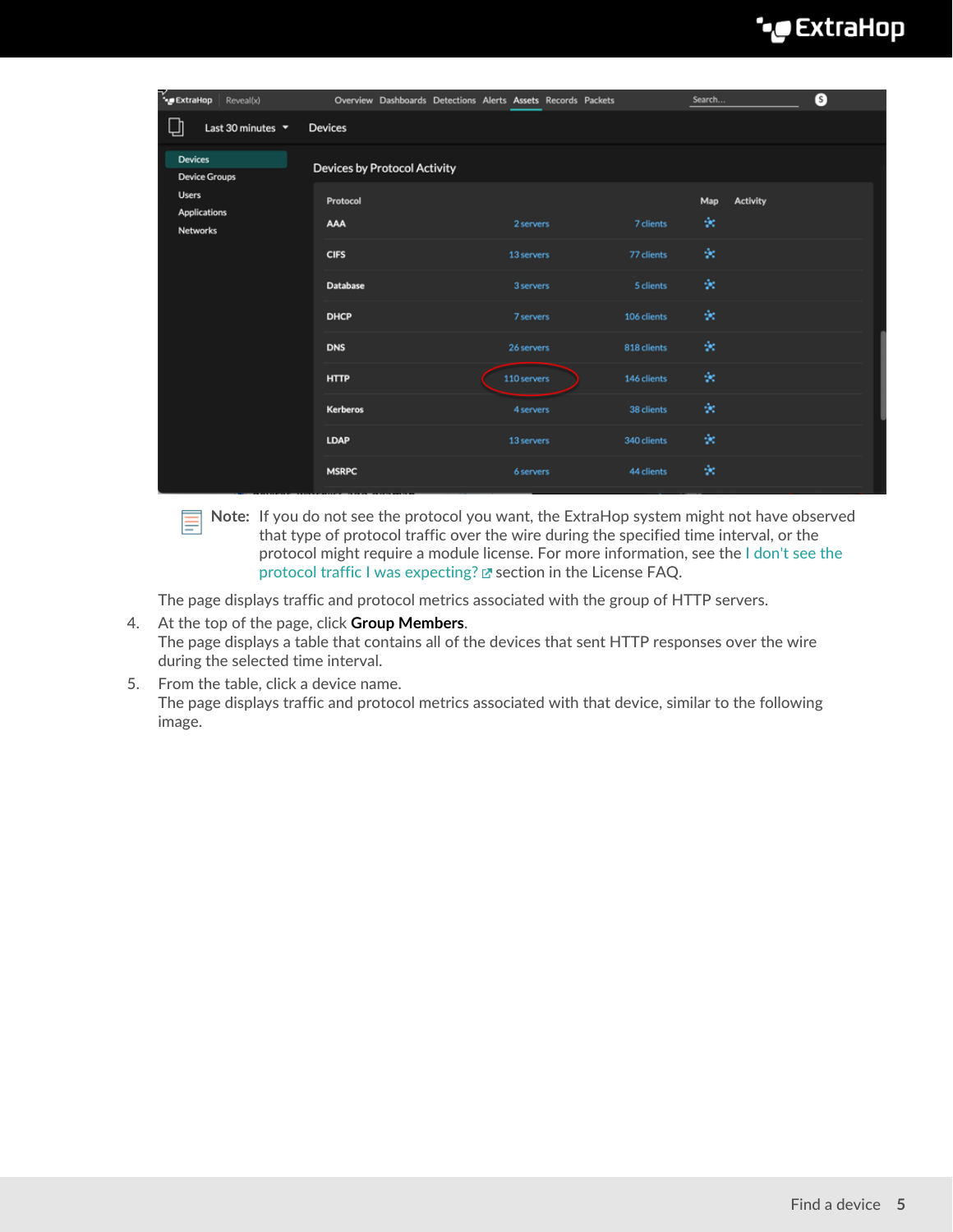# ExtraHop **@-**\*

| U                                 | Last 30 minutes $\star$                                            |                                            | Devices / workstation-physician-01                |                                 |                                                     |                 |                                                               |                                                 |                                    |                                                |                           |                                                           |                                                                |
|-----------------------------------|--------------------------------------------------------------------|--------------------------------------------|---------------------------------------------------|---------------------------------|-----------------------------------------------------|-----------------|---------------------------------------------------------------|-------------------------------------------------|------------------------------------|------------------------------------------------|---------------------------|-----------------------------------------------------------|----------------------------------------------------------------|
| <b>CD</b>                         | workstation-physician-01<br>192.168.221.102<br>Q Records @ Packets |                                            | 2.45<br><b>MB</b> In                              | 360<br>KB Out<br><b>Traffic</b> | ₾<br><b>Detections</b>                              | 3               |                                                               | $\bullet$ 1<br>Alert                            | <b>Peer Devices</b>                | $\div$ 7                                       |                           |                                                           |                                                                |
| Overview<br>Network<br><b>TCP</b> |                                                                    | $\bullet$ Dell<br><sup>69</sup> Web Server |                                                   |                                 | Traffic In T<br>10.9 Kb/s<br>Λ<br><b>Bitrate In</b> |                 |                                                               | Traffic Out =<br>1.6 Kb/s<br><b>Bitrate Out</b> |                                    |                                                |                           |                                                           |                                                                |
| <b>HTTP</b>                       | <b>Server Activity</b>                                             | Software <b>II</b> Windows                 |                                                   |                                 | Top Protocols In ~                                  |                 |                                                               |                                                 | Top Protocols Out =                |                                                |                           |                                                           |                                                                |
| <b>CIFS</b><br><b>DNS</b>         | <b>Client Activity</b>                                             | <b>Users</b>                               | expen1953@ad.v2.int.eh<br>I1-wk-01\$@ad.v2.int.eh |                                 | 80KB/s-<br>$70KBA -$<br>$60KB/s -$<br>SOKB/s-       |                 | <b>■ HTTP:8080</b><br><b>HTTP:5985</b><br><b>= DNS</b><br>CFS |                                                 |                                    | 2000B/s-<br>17508/s-<br>1500B/s-<br>$1250Bh -$ |                           |                                                           | <b>■ HTTP:8080</b><br>HTTP:5985<br><b>CIFS</b><br><b>= DNS</b> |
| <b>HTTP</b>                       |                                                                    | <b>Aliases</b>                             | Known L1-WK-01<br>I1-wk-01.ad.v2.int.eh           | NetBIOS<br><b>DNS</b>           | 40KB/s-<br><b>30KB/s-</b><br>$20KB/s -$             |                 |                                                               | $S$ tratum<br>NetBIOS-N<br>$-$ udp:123          |                                    | 10008/s-<br>750B/s-<br>$500B/s -$              |                           | <b>Stratum</b><br>NetBIOS-D.<br>" NetBIOS-N<br>$u$ do:123 |                                                                |
|                                   |                                                                    | <b>MAC</b><br><b>Address</b>               | 00:23:AE:DB:6C:45                                 |                                 | $10KBA -$<br>$0B/s -$                               |                 | 15:45<br>16:00                                                |                                                 |                                    | 2508/s<br>0B/s                                 | 15:45                     | an Ann<br>16:00                                           |                                                                |
|                                   |                                                                    | IPv6<br>IPv4                               | fe80::7553:c999:15ac:6966<br>192.168.221.102      |                                 | Top Peers =                                         |                 |                                                               |                                                 |                                    |                                                |                           |                                                           | View More L7 Protocols →                                       |
|                                   |                                                                    |                                            |                                                   |                                 | <b>IP</b>                                           |                 | Host                                                          |                                                 | Port                               | Bytes In +                                     | <b>Bytes Out Location</b> |                                                           |                                                                |
|                                   |                                                                    |                                            | Device View Groups                                |                                 | 192.168.221.22                                      |                 | web-drupal-01                                                 |                                                 | $\overline{\phantom{a}}$           | 2.328,052                                      | $205.715 -$               |                                                           |                                                                |
|                                   |                                                                    | <b>Groups</b>                              |                                                   |                                 | 192.168.221.11<br>192.168.221.104                   |                 | w domain-controller-01                                        |                                                 | $\sim$                             | 28,598                                         | $25,599 -$<br>$64,050 -$  |                                                           |                                                                |
|                                   |                                                                    | <b>First</b>                               | May 12 12:37<br>a month ago                       |                                 | 107.178.104.10                                      |                 | workstation-physician-03<br>Cisco 954DCF                      |                                                 | $\overline{\phantom{a}}$<br>$\sim$ | 25,150<br>14,381                               |                           | 3.767 United States                                       |                                                                |
|                                   |                                                                    | Seen                                       |                                                   |                                 | 192.168.221.101                                     |                 | workstation-it-admin-01                                       |                                                 | -                                  | 6,489                                          | $4,753 -$                 |                                                           |                                                                |
|                                   |                                                                    |                                            |                                                   |                                 | 192.168.221.21                                      |                 | $\omega$ accounting-fileserver-01 $-$                         |                                                 |                                    | 5.034                                          | $3,808 -$                 |                                                           |                                                                |
|                                   |                                                                    |                                            | This device is in Advanced Analysis.              |                                 |                                                     | 192.168.221.255 | 192.168.221.255                                               |                                                 | 138                                | $\mathbf{0}$                                   | $687 -$                   |                                                           |                                                                |
|                                   |                                                                    |                                            |                                                   |                                 |                                                     |                 | 192.168.221.255 192.168.221.255                               |                                                 | 137                                | $\mathbf{0}$                                   | $234 -$                   |                                                           |                                                                |
|                                   |                                                                    |                                            | <b>Edit Properties Edit Assignments</b>           |                                 |                                                     |                 |                                                               |                                                 |                                    |                                                |                           |                                                           | View More Peer IPs →                                           |

## <span id="page-5-0"></span>**Search for devices accessed by a specific user**

From the Users page, you can see active users and the devices they have logged in to the ExtraHop system during the specified time interval.

**Tip:** You can also search for users from the global search field at the top of the page.

| ** ExtraHop<br>Reveal(x)                  |                                     | Overview Dashboards Detections Alerts Assets Records Packets |             | admin<br>$\omega$<br>$\boldsymbol{\mathsf{x}}$                   |
|-------------------------------------------|-------------------------------------|--------------------------------------------------------------|-------------|------------------------------------------------------------------|
|                                           |                                     |                                                              |             | Queries                                                          |
| ௶<br>Last 30 minutes $\blacktriangledown$ | <b>Devices</b>                      |                                                              |             | Q Search Records for admin                                       |
| <b>Devices</b><br><b>Device Groups</b>    | <b>Devices by Protocol Activity</b> |                                                              |             | Find devices with user admin                                     |
| <b>Users</b>                              | Protocol                            |                                                              |             | Any Type $\sim$                                                  |
| Applications                              |                                     |                                                              |             | workstation-it-admin-01                                          |
| Networks                                  | AAA                                 | 2 servers                                                    | 7 clients   | Device<br>IPv6: fe80::403f:747a:2371:e52c<br>IP: 192.168.221.101 |
|                                           | <b>CIFS</b>                         | 13 servers                                                   | 77 clients  | NTLM Client, CIFS Client, CIFS Server, NBNS Clien<br>$\bullet$   |
|                                           |                                     |                                                              |             |                                                                  |
|                                           | <b>Database</b>                     | 3 servers                                                    | 5 clients   | ×                                                                |
|                                           | <b>DHCP</b>                         | 7 servers                                                    | 106 clients | ×                                                                |
|                                           | <b>DNS</b>                          | 26 servers                                                   | 818 clients | ×                                                                |
|                                           | <b>HTTP</b>                         | 110 servers                                                  | 146 clients | ×                                                                |
|                                           | Kerberos                            | 4 servers                                                    | 38 clients  | ×                                                                |
|                                           | <b>LDAP</b>                         | 13 servers                                                   | 340 clients | ×                                                                |
|                                           | <b>MSRPC</b>                        | 6 servers                                                    | 44 clients  | ×                                                                |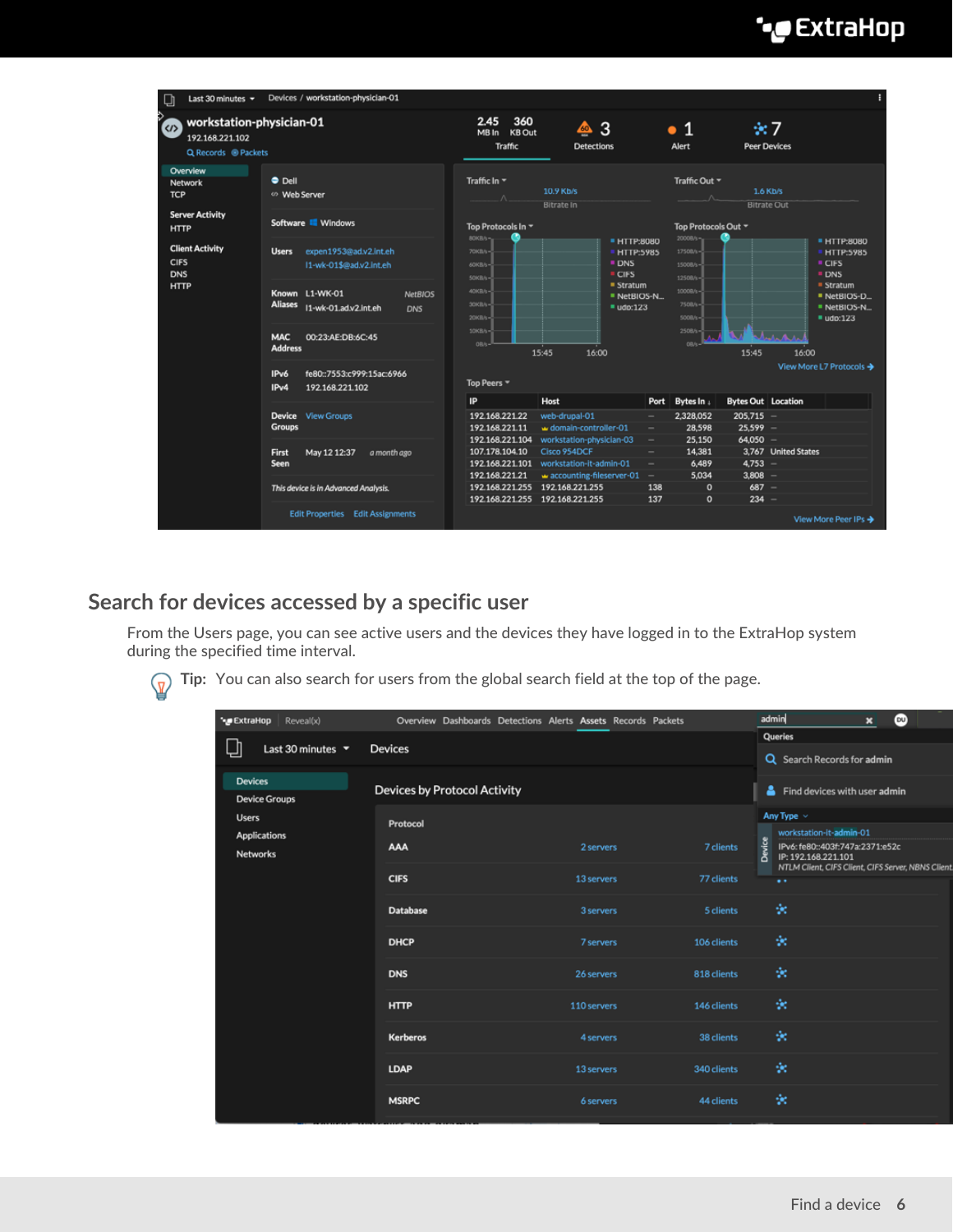This procedure shows you how to perform a search from the Users page.

- 1. Log in to the ExtraHop system through https://<extrahop-hostname-or-IP-address>.
- 2. At the top of the page, click **Assets**.
- 3. Click **Users** in the left pane.
- 4. From the search bar, select one of the following categories from the drop-down list:

|    | Option                                                         | <b>Description</b>                                                                                                                                                        |
|----|----------------------------------------------------------------|---------------------------------------------------------------------------------------------------------------------------------------------------------------------------|
|    | <b>User Name</b>                                               | Search by user name to learn which devices the<br>user has accessed. The user name is extracted<br>from the authentication protocol, such as LDAP or<br>Active Directory. |
|    | <b>Device Name</b>                                             | Search by device name to learn which users have<br>accessed the device.                                                                                                   |
| 5. | Select one of the following operators from the drop-down list: |                                                                                                                                                                           |
|    | Option                                                         | <b>Description</b>                                                                                                                                                        |
|    |                                                                | Search for a name or device that is an exact<br>match of the text field.                                                                                                  |
|    | ≠                                                              | Search for names or devices that do not exactly<br>match the text field.                                                                                                  |
|    | $\approx$ (default)                                            | Search for a name or device that includes the<br>value of the text field.                                                                                                 |
|    | $\approx$ /                                                    | Search for a name or device that excludes the<br>value of the text field.                                                                                                 |

6. In the text field, type the name of the user or device you want to match or exclude. The Users page displays a list of results similar to the following figure:

| Last 1 day $\blacktriangledown$        | <b>Users</b> |                                                                 |                   |  |
|----------------------------------------|--------------|-----------------------------------------------------------------|-------------------|--|
| <b>Devices</b><br><b>Device Groups</b> |              | admin<br>User Name $\blacktriangledown$<br>$\approx$ $\sqrt{ }$ | 9 active users    |  |
|                                        |              | Name <sup>+</sup>                                               | <b>Devices</b>    |  |
| <b>Users</b>                           |              | administration@workgroup                                        | AccountingLaptop  |  |
| <b>Applications</b>                    |              | administrator@corp2003                                          | WINDOW-XP-1       |  |
| <b>Networks</b>                        |              | administrator@corp2003.test2003                                 | WINDOW-XP-1       |  |
|                                        |              | administrator@corp2008.test2008                                 | <b>Barnysdale</b> |  |
|                                        |              | administrator@corp2012.test2012                                 | WINDOWS-8-1       |  |
|                                        |              | administrator@corp2016.test2016                                 | WINDOWS-10-1      |  |
|                                        |              | administrator@workgroup                                         | AccountingLaptop  |  |
|                                        |              | adminsql@workgroup                                              | AccountingLaptop  |  |
|                                        | ⋒            | admin@workgroup                                                 | AccountingLaptop  |  |

7. Click the name of a device to open the [Device Overview page](https://docs.extrahop.com/8.7/devices-overview/#device-overview-page)  $\mathbb Z$  and view all of the users that have accessed the device during the specified time interval.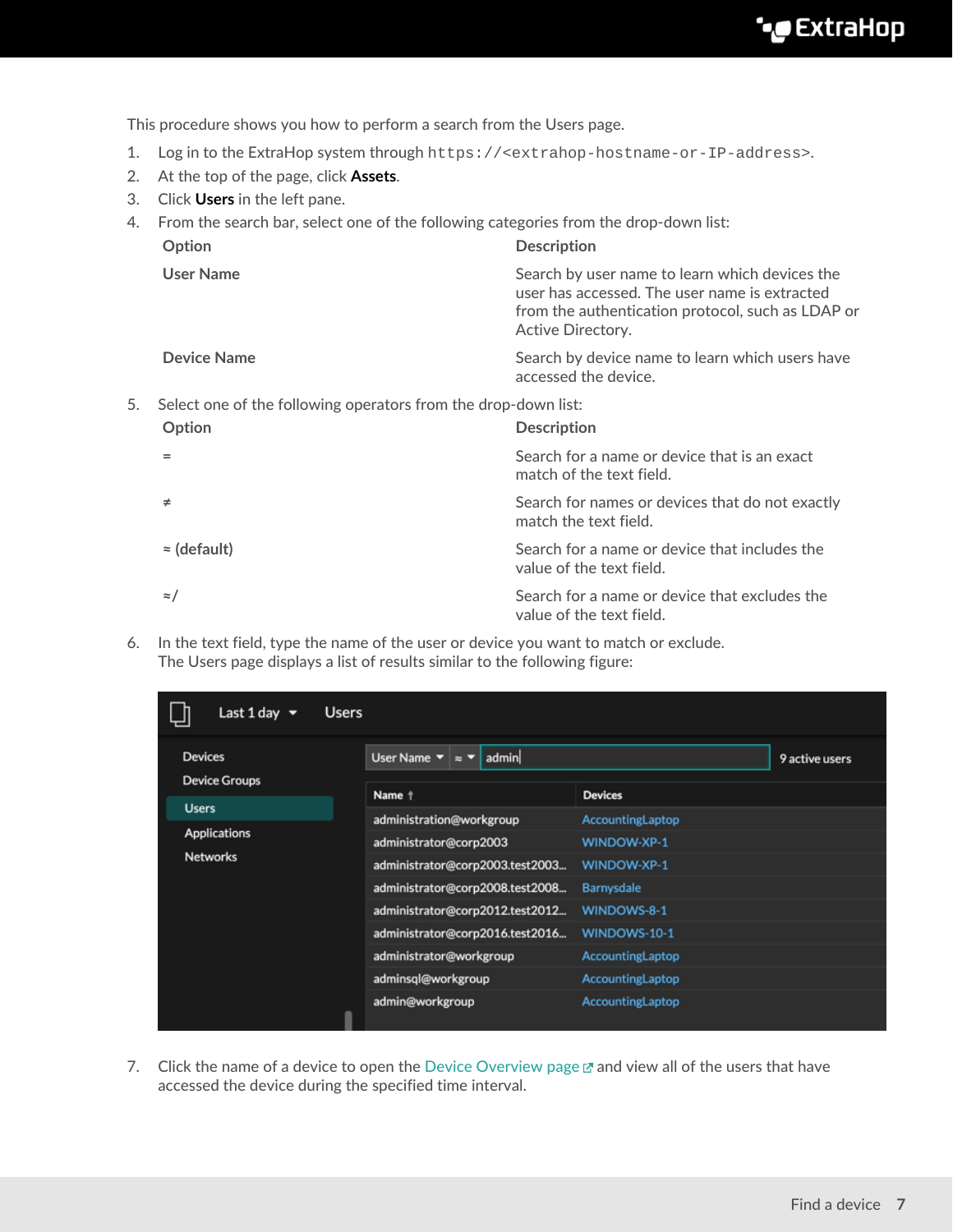## <span id="page-7-0"></span>**Search for peer devices**

If you want to know which devices are actively talking to each other, you can drill down by Peer IPs from a device or device group protocol page.

When you [drill down](https://docs.extrahop.com/8.7/drill-down) **by Peer IP address, you can investigate a list of peer devices, view performance or** throughput metrics associated with peer devices, and then click on a peer device name to view additional protocol metrics.

- 1. Log in to the ExtraHop system through https://<extrahop-hostname-or-IP-address>.
- 2. At the top of the page, click **Assets** and then select **Device** or **Device Group** in the left pane.
- 3. [Search for a device](#page-1-0) or device group, and then click the name from the list of results.
- 4. On the Overview page for the selected device or device group, click one of the following links: **Option Description**

**For devices** Click **View More Peer IPs**, located at the bottom of the Top Peers chart.



**For device groups For device groups Click Peer IPs**, located in the Details section near the upper right corner of the page.